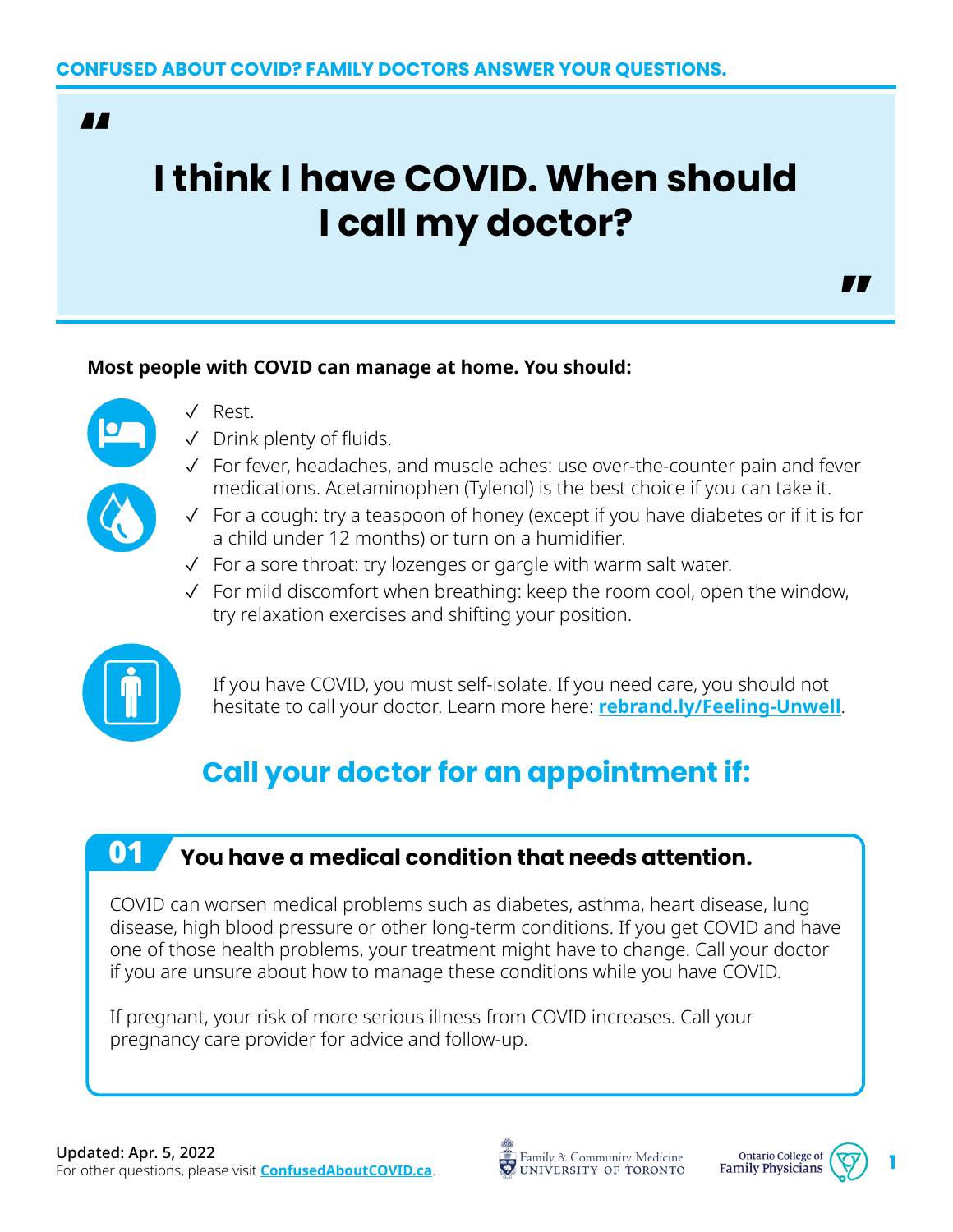### **02** You are over a certain age and/or have health problems. **You may need treatment or extra monitoring for COVID.**

Some people\* are more likely than others to get seriously ill from COVID. If you are one of them, you should call your doctor to talk about possible treatments and extra monitoring. New treatments for COVID can reduce your risk of serious illness if taken within the first week of your symptoms starting.

\* You should call your doctor if you have COVID and:

**You have an immune system that is weakened by a health condition or medications.** 

For example, Common Variable Immunodeficiency (CVID), cancer chemotherapy or high-dose treatment.

**You are 60 or older.**

**You have not had any doses of a COVID vaccine.**



#### **You have any of the following chronic conditions:**

Diabetes, obesity, high blood pressure, lung disease, heart disease, heart failure, serious liver or kidney problems, intellectual disability, cerebral palsy, sickle cell disease or some other chronic illness.

### **You are pregnant.**

Call your pregnancy care provider.

*If you are worried that your health, age and vaccination status put you at greater risk of serious illness, or are unsure if you might qualify for treatment, please contact your family doctor.*

**Medications to treat COVID are for people who are at higher risk of getting seriously ill from COVID.** For more information, visit **[rebrand.ly/COVID](http://rebrand.ly/COVID-medications)[medications](http://rebrand.ly/COVID-medications)**.



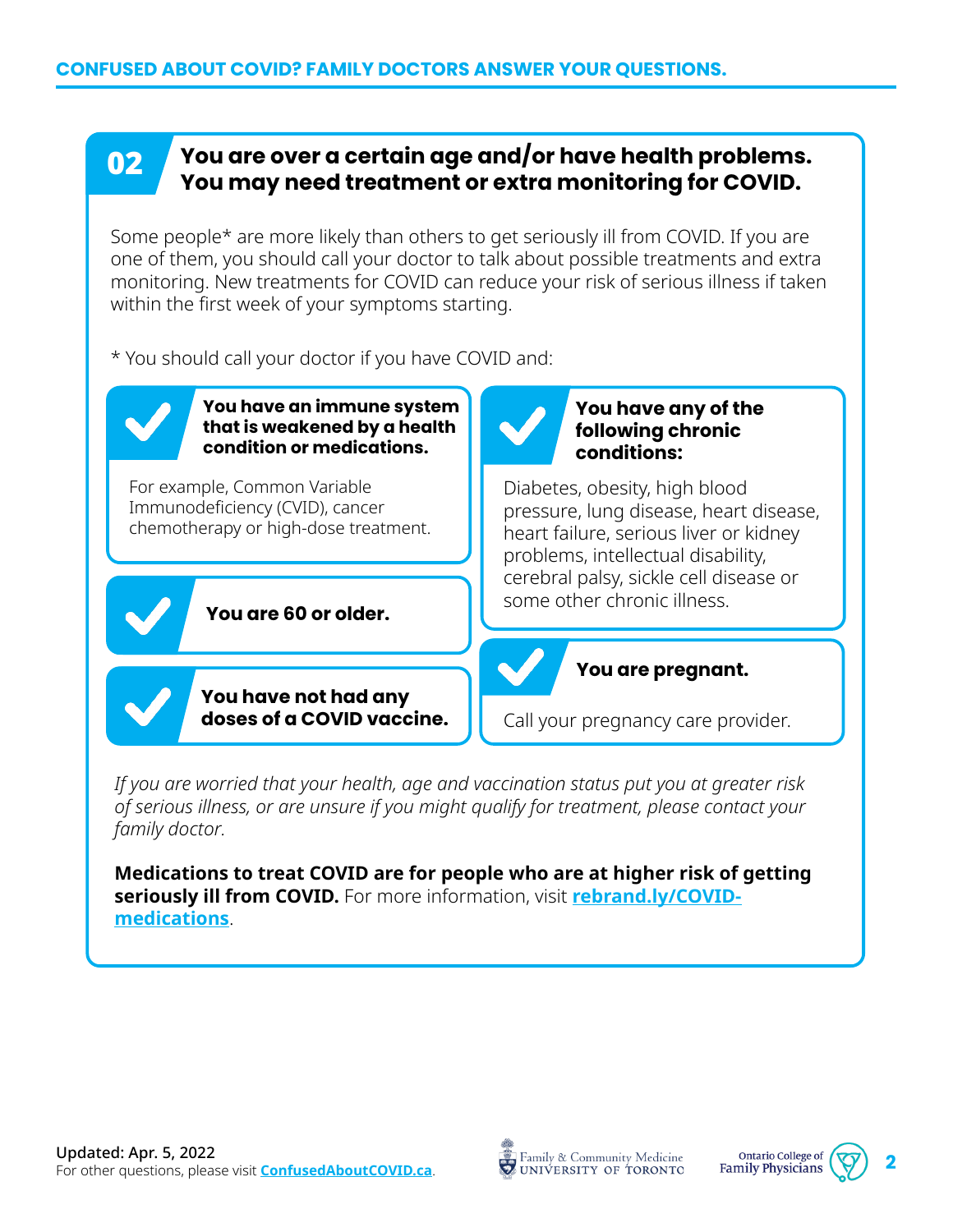### **03** You really are not feeling well or are struggling to care for **yourself at home.**

Contact your family doctor's office and ask to speak with someone immediately if you are not managing well at home. That could include feeling:

- ✓ Light-headed and dehydrated (for example, ongoing diarrhea may lead adults to feel extremely thirsty and/or produce less and darker-colored urine than usual)
- ✓ So tired it is hard to care for yourself or getting short-of-breath just from doing your usual activities
- ✓ Like you are recovering then getting worse again pay close attention if that happens 5 to 8 days after first showing signs of COVID
- ✓ At a loss because you cannot access food or other essential supports while selfisolating
- ✓ Struggling with your mental well-being and not managing well at home

**You do not need to call your doctor to report a COVID test result or get a doctor's note for your employer — that should not be required.** Employers are not legally permitted to require a medical note.



### **Call 911 if you:**

- ✓ Are short of breath while resting or if you are finding it harder and harder to breathe
- ✓ Have chest pain
- ✓ Notice from your at-home pulse-oximeter that your oxygen level dropped 3% from usual over 24 hours, or is below 93% at any time